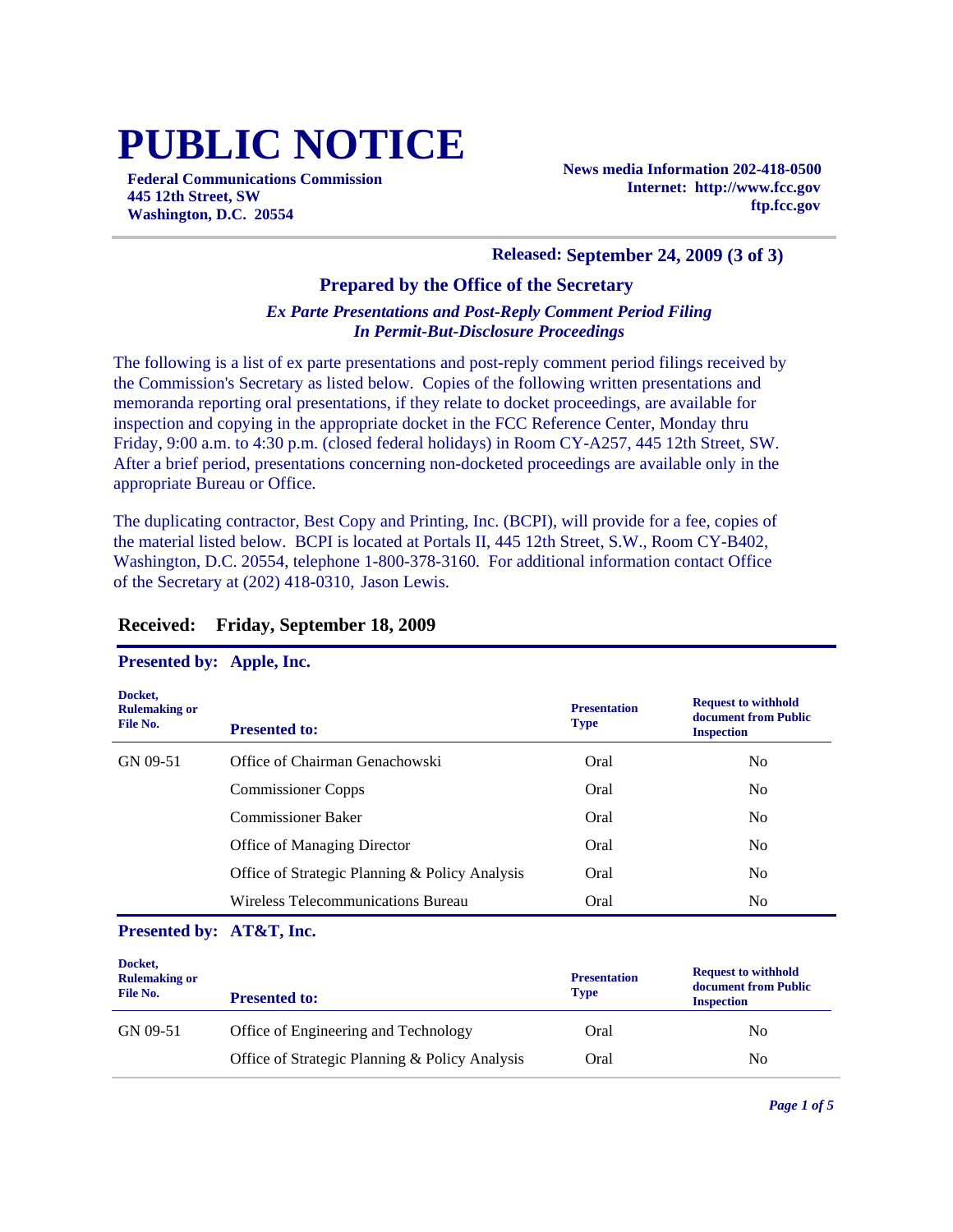| GN 09-51 | Wireless Telecommunications Bureau | Oral |  |
|----------|------------------------------------|------|--|
|          |                                    |      |  |

# **Presented by: Atlantic Tele-Network, Inc.**

| Docket,<br><b>Rulemaking or</b><br>File No. | <b>Presented to:</b>            | <b>Presentation</b><br><b>Type</b> | <b>Request to withhold</b><br>document from Public<br><b>Inspection</b> |
|---------------------------------------------|---------------------------------|------------------------------------|-------------------------------------------------------------------------|
| WC 09-82                                    | Office of Commissioner McDowell | Oral                               | N <sub>0</sub>                                                          |
|                                             | Office of Commissioner Clyburn  | Oral                               | N <sub>0</sub>                                                          |
| WT 09-119                                   | Office of Commissioner Copps    | Oral                               | N <sub>0</sub>                                                          |
|                                             | Office of Commissioner McDowell | Oral                               | N <sub>0</sub>                                                          |
|                                             | Office of Commissioner Baker    | Oral                               | N <sub>0</sub>                                                          |

### **Presented by: BT Americas, Inc.**

| Docket,<br><b>Rulemaking or</b><br>File No. | <b>Presented to:</b>                           | <b>Presentation</b><br><b>Type</b> | <b>Request to withhold</b><br>document from Public<br><b>Inspection</b> |
|---------------------------------------------|------------------------------------------------|------------------------------------|-------------------------------------------------------------------------|
| CC 96-45                                    | Chairman Genachowski                           | Oral                               | No                                                                      |
|                                             | <b>Commissioner McDowell</b>                   | Oral                               | N <sub>o</sub>                                                          |
|                                             | Commissioner Clyburn                           | Oral                               | No                                                                      |
|                                             | <b>Commissioner Baker</b>                      | Oral                               | No                                                                      |
|                                             | Office of Strategic Planning & Policy Analysis | Oral                               | N <sub>o</sub>                                                          |
| GN 09-51                                    | Chairman Genachowski                           | Oral                               | N <sub>o</sub>                                                          |
|                                             | <b>Commissioner McDowell</b>                   | Oral                               | N <sub>o</sub>                                                          |
|                                             | Commissioner Clyburn                           | Oral                               | N <sub>o</sub>                                                          |
|                                             | <b>Commissioner Baker</b>                      | Oral                               | N <sub>o</sub>                                                          |
|                                             | Office of Strategic Planning & Policy Analysis | Oral                               | No                                                                      |
| WC 05-25                                    | Chairman Genachowski                           | Oral                               | N <sub>o</sub>                                                          |
|                                             | <b>Commissioner McDowell</b>                   | Oral                               | N <sub>o</sub>                                                          |
|                                             | Commissioner Clyburn                           | Oral                               | N <sub>0</sub>                                                          |
|                                             | <b>Commissioner Baker</b>                      | Oral                               | N <sub>o</sub>                                                          |
|                                             | Office of Strategic Planning & Policy Analysis | Oral                               | N <sub>o</sub>                                                          |
| WC 06-112                                   | Chairman Genachowski                           | Oral                               | No                                                                      |
|                                             | <b>Commissioner McDowell</b>                   | Oral                               | N <sub>o</sub>                                                          |
|                                             | Commissioner Clyburn                           | Oral                               | N <sub>o</sub>                                                          |
|                                             | <b>Commissioner Baker</b>                      | Oral                               | N <sub>o</sub>                                                          |
|                                             | Office of Strategic Planning & Policy Analysis | Oral                               | N <sub>o</sub>                                                          |
|                                             |                                                |                                    |                                                                         |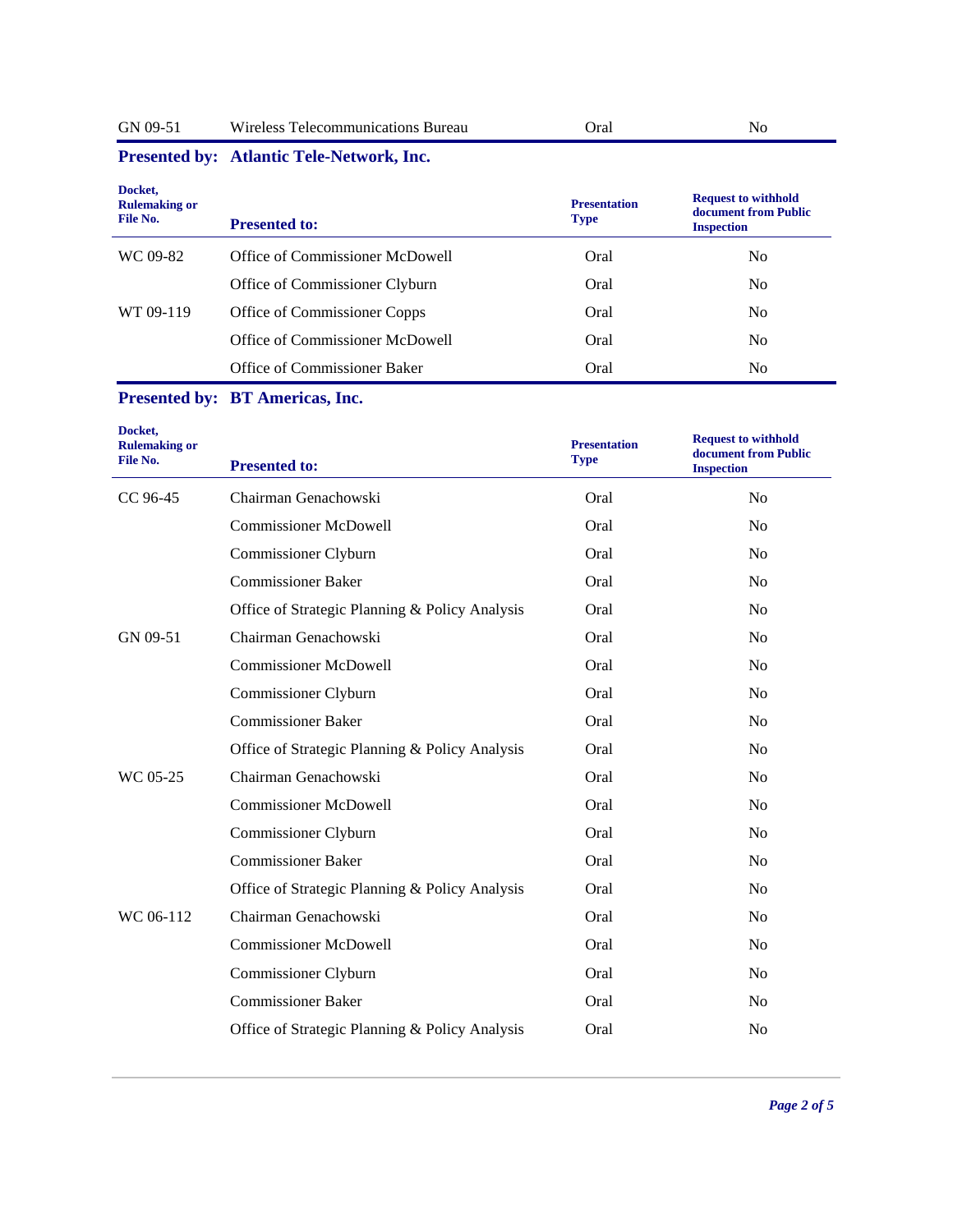| Docket,<br><b>Rulemaking or</b><br>File No. | <b>Presented to:</b>           | <b>Presentation</b><br><b>Type</b> | <b>Request to withhold</b><br>document from Public<br><b>Inspection</b> |
|---------------------------------------------|--------------------------------|------------------------------------|-------------------------------------------------------------------------|
| WT 09-119                                   | Office of Chairman Genachowski | Oral                               | No                                                                      |

#### **Presented by: Bulloch Cellular, Inc., et al.**

#### **Presented by: Cinco Telecom Corporation**

| Docket,<br><b>Rulemaking or</b><br>File No. | <b>Presented to:</b>        | <b>Presentation</b><br><b>Type</b> | <b>Request to withhold</b><br>document from Public<br><b>Inspection</b> |
|---------------------------------------------|-----------------------------|------------------------------------|-------------------------------------------------------------------------|
| WC 05-68                                    | Wireline Competition Bureau | Oral                               | No                                                                      |

#### **Presented by: Google, Inc.**

| Docket,<br><b>Rulemaking or</b><br>File No. | <b>Presented to:</b>                 | <b>Presentation</b><br><b>Type</b> | <b>Request to withhold</b><br>document from Public<br><b>Inspection</b> |
|---------------------------------------------|--------------------------------------|------------------------------------|-------------------------------------------------------------------------|
| ET 02-380                                   | Office of Engineering and Technology | Written                            | N <sub>0</sub>                                                          |
| ET 04-186                                   | Office of Engineering and Technology | Written                            | No                                                                      |

#### **Presented by: Independent Telephone & Telecommunications Alliance**

| Docket,<br><b>Rulemaking or</b><br>File No. | <b>Presented to:</b>           | <b>Presentation</b><br><b>Type</b> | <b>Request to withhold</b><br>document from Public<br><b>Inspection</b> |
|---------------------------------------------|--------------------------------|------------------------------------|-------------------------------------------------------------------------|
| $CC 01-92$                                  | Office of Chairman Genachowski | Oral                               | N <sub>o</sub>                                                          |
| CC 96-45                                    | Office of Chairman Genachowski | Oral                               | N <sub>0</sub>                                                          |
| GN 09-51                                    | Office of Chairman Genachowski | Oral                               | N <sub>o</sub>                                                          |
| MD 08-65                                    | Office of Chairman Genachowski | Oral                               | N <sub>0</sub>                                                          |
| MD 09-65                                    | Office of Chairman Genachowski | Oral                               | N <sub>0</sub>                                                          |
| RM-11312                                    | Office of Chairman Genachowski | Oral                               | N <sub>0</sub>                                                          |
| WC 05-337                                   | Office of Chairman Genachowski | Oral                               | N <sub>0</sub>                                                          |
| WC 07-245                                   | Office of Chairman Genachowski | Oral                               | N <sub>o</sub>                                                          |
| WC 07-52                                    | Office of Chairman Genachowski | Oral                               | N <sub>0</sub>                                                          |

#### **Presented by: Level 3 Communications, LLC**

| Docket,<br><b>Rulemaking or</b><br>File No. | <b>Presented to:</b>           | <b>Presentation</b><br><b>Type</b> | <b>Request to withhold</b><br>document from Public<br><b>Inspection</b> |
|---------------------------------------------|--------------------------------|------------------------------------|-------------------------------------------------------------------------|
| WC 06-122                                   | Office of Commissioner Clyburn | Oral                               | No                                                                      |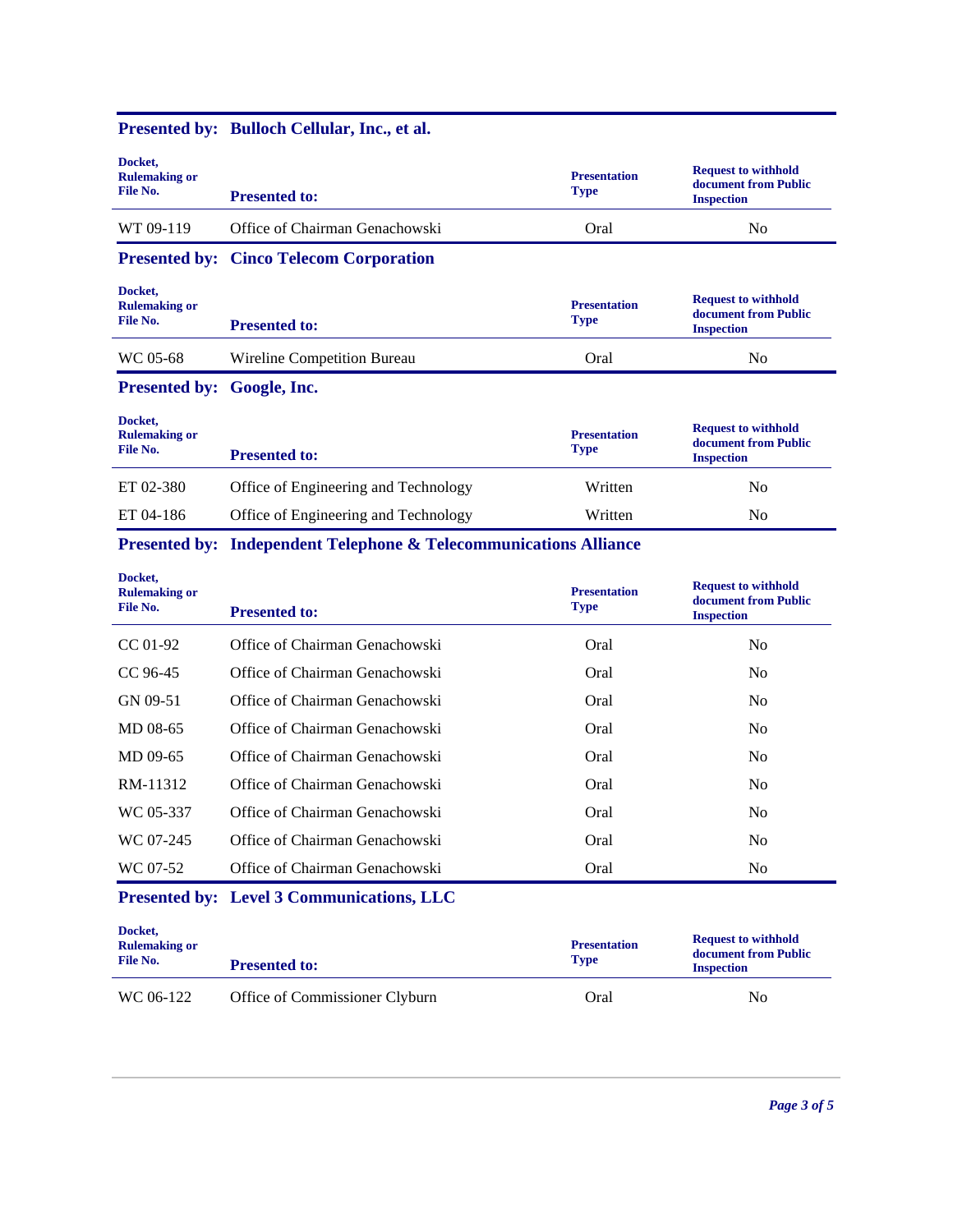| Docket,<br><b>Rulemaking or</b><br>File No. | <b>Presented to:</b>                                          | <b>Presentation</b><br><b>Type</b> | <b>Request to withhold</b><br>document from Public<br><b>Inspection</b> |
|---------------------------------------------|---------------------------------------------------------------|------------------------------------|-------------------------------------------------------------------------|
| DA 07-1946                                  | Media Bureau                                                  | Oral                               | No                                                                      |
| ET 02-380                                   | Media Bureau                                                  | Oral                               | N <sub>0</sub>                                                          |
| ET 04-186                                   | Media Bureau                                                  | Oral                               | N <sub>0</sub>                                                          |
| WT 08-166                                   | Media Bureau                                                  | Oral                               | No                                                                      |
| WT 08-167                                   | Media Bureau                                                  | Oral                               | N <sub>0</sub>                                                          |
|                                             | Presented by: Motorola, Inc.                                  |                                    |                                                                         |
| Docket,<br><b>Rulemaking or</b><br>File No. | <b>Presented to:</b>                                          | <b>Presentation</b><br><b>Type</b> | <b>Request to withhold</b><br>document from Public<br><b>Inspection</b> |
| ET 04-186                                   | Wireless Telecommunications Bureau                            | Oral                               | N <sub>0</sub>                                                          |
|                                             | <b>Presented by: National Association of Broadcasters</b>     |                                    |                                                                         |
| Docket,<br><b>Rulemaking or</b><br>File No. | <b>Presented to:</b>                                          | <b>Presentation</b><br><b>Type</b> | <b>Request to withhold</b><br>document from Public<br><b>Inspection</b> |
| MB 07-294                                   | Media Bureau                                                  | Oral                               | N <sub>0</sub>                                                          |
|                                             | <b>Presented by: National Spectrum Management Association</b> |                                    |                                                                         |
| Docket,<br><b>Rulemaking or</b><br>File No. | <b>Presented to:</b>                                          | <b>Presentation</b><br><b>Type</b> | <b>Request to withhold</b><br>document from Public<br><b>Inspection</b> |
| WT 07-121                                   | Office of the Secretary                                       | Written                            | N <sub>0</sub>                                                          |
|                                             | <b>Presented by: Northern Michigan University</b>             |                                    |                                                                         |
| Docket.<br><b>Rulemaking or</b><br>File No. | <b>Presented to:</b>                                          | <b>Presentation</b><br><b>Type</b> | <b>Request to withhold</b><br>document from Public<br><b>Inspection</b> |
| GN 09-51                                    | Office of Engineering and Technology                          | Oral                               | No                                                                      |
|                                             | Office of Strategic Planning & Policy Analysis                | Oral                               | N <sub>0</sub>                                                          |
|                                             | <b>Wireless Telecommunications Bureau</b>                     | Oral                               | No                                                                      |
|                                             | Wireline Competition Bureau                                   | Oral                               | N <sub>0</sub>                                                          |
|                                             |                                                               |                                    |                                                                         |

# **Presented by: Maximum Service Television, Inc.**